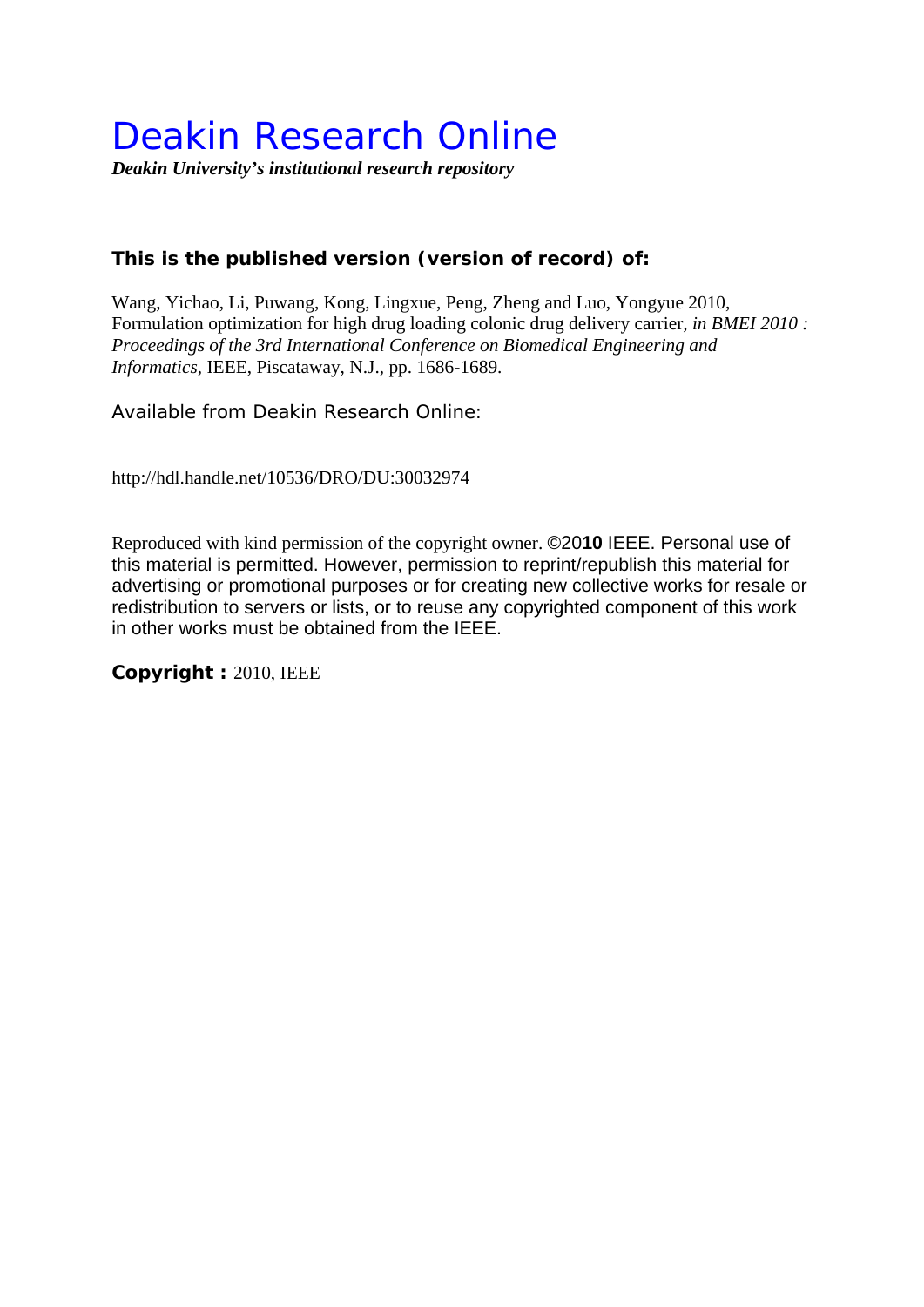## Formulation Optimization For High Drug Loading Colonic Drug Delivery Carrier

Yichao Wang, Puwang Li, Lingxue Kong Center for Materials and Fiber Innovation Institute for Technology Research Innovation Deakin University, Geelong, Australia

*Abstract*—**High drug loading (DL) carrier is an effective way to cure the cancerous cells. High drug loading is also one of the key issues in the drug delivery research, especially the colonic drug delivery system by oral administration. The times of drug intake could be remarkably reduced if high drug loading carriers are administered. At the same time, the related formulation materials could be effectively utilized. One major obstacle with the preparation of this system is the difficulty to encapsulate the hydrophilic drug into hydrophobic encapsulation polymer. A design of high drug loading delivery system with biodegradable, biocompatible materials and optimization of the fabrication process is a potential solution to solve the problem. So in this research, 5-Fluorouracil (5-FU) loaded Poly (lactide-co-glycolide) (PLGA) nanoparticles were prepared by double emulsion and solvent evaporation method. Several fabrication parameters including theoretical drug loading, volume ratio of outer water phase to the first emulsion,** *p***H value of outer aqueous phase and emulsifier PVA concentration were optimized to get a high drug loading nanoparticles.** 

**The result shows that with the increase of theoretical drug loading, the actual drug loading increased gradually. When adjusted the** *p***H value of outer aqueous phase to the isoelectric point (8.02) of 5-Fluorouracil, the drug loading exhibited a higher one compared to other** *p***H value solution. Relative higher volume ratio of outer water phase to the first emulsion was also beneficial for the enhancement of drug loading. But the nanoparticles size increased simultaneously due to the lower shearing force. When increased the PVA concentration, the drug loading showed an increase first and following a drop.** 

*Keywords-5-Fluorouracil (5-FU); PLGA; optimization; nanoparticles* 

#### I. INTRODUCTION

Colorectal cancer (CRC) is the second cancer related death after lung cancer [1]. And Australia has one of the highest incidence rates of colorectal cancer in the world. Every year, lots of people are diagnosed with or die of this disease. The cancerous cells usually begin from non-cancerous cells called polyps, but from time to time, it becomes cancerous cells.

In recent years, the chemotherapy is more and more popular, as the traditional treatments like the surgery and radiation therapy hurt the patients a lot both in mental and physical. The chemotherapy is convenient to be administered and painless to the patients. Among the therapeutic drugs which have been put into practical use, 5-Fluorouracil (5-FU) is

Zheng Peng, Yongyue Luo Agricultural Product processing Research Institute Chinese Academy of Tropical Agricultural Science Zhanjiang, China

one of the most potent and popular ones. Since its introduction in 1950s, 5-FU still remains the only effective chemotherapeutic agent for the treatment of colorectal cancer (CRC) [2]. And using some biodegradable and biocompatible polymer like Poly (lactide-co-glycolide) (PLGA) to encapsulate the 5-FU into the nanoparticles could diminish the side-effect of 5-FU, such as short half life time and rapid plasma clearance. Also such a design to form drug delivery carrier could control the drug release by the degradation and erosion of PLGA.

The drug loading is one of the key issues in the process of such an encapsulation. The times of drug intake could be minimized if high drug loading carriers are administered. 5-FU is a hydrophilic drug, while the PLGA is a hydrophobic polymer. So this kind of encapsulation is not that easy. People have been using variety of methods to improve the drug loading for the drug delivery carrier. McCarron and co-worker substituted the 1-alkylcarbonyloxymethyl, prodrug of 5-FU, for the 5-FU [3], which results in the drug loading from 3.68% to 47.23%. Leo adjusted the *p*H value of external aqueous phase to isoelectric point of the drugs [4]. The result shows an obviously high protein encapsulation. Bodmeier et al found that the less hydrophilic organic solvent in the oil phase prevented the encapsulated hydrophilic drugs from releasing to the outer water phase [5].

In this research, different processing parameters including theoretical drug loading, *p*H value of outer aqueous phase, volume ratio of outer water phase to the first emulsion and PVA concentration were optimized for the poly (lactide-coglycolide) (PLGA) nanoparticles of 5-FU.

#### II. MATERIALS AND METHODS

#### *A. Materials*

PLGA-COOH 50/50 with an average molecular weight of 40k was purchased from Ji'nan Jidai Biological Co. Ltd (Shandong, China). The surfactant used in the emulsification process was poly (vinyl alcohol) (PVA) with 86.7%-88.7% hydrolysis degree and molecular mass 31k (Sigma Chemical CO, USA). All the chemicals used were analytical grade and used without further purification.



Lingxue.kong@deakin.edu.au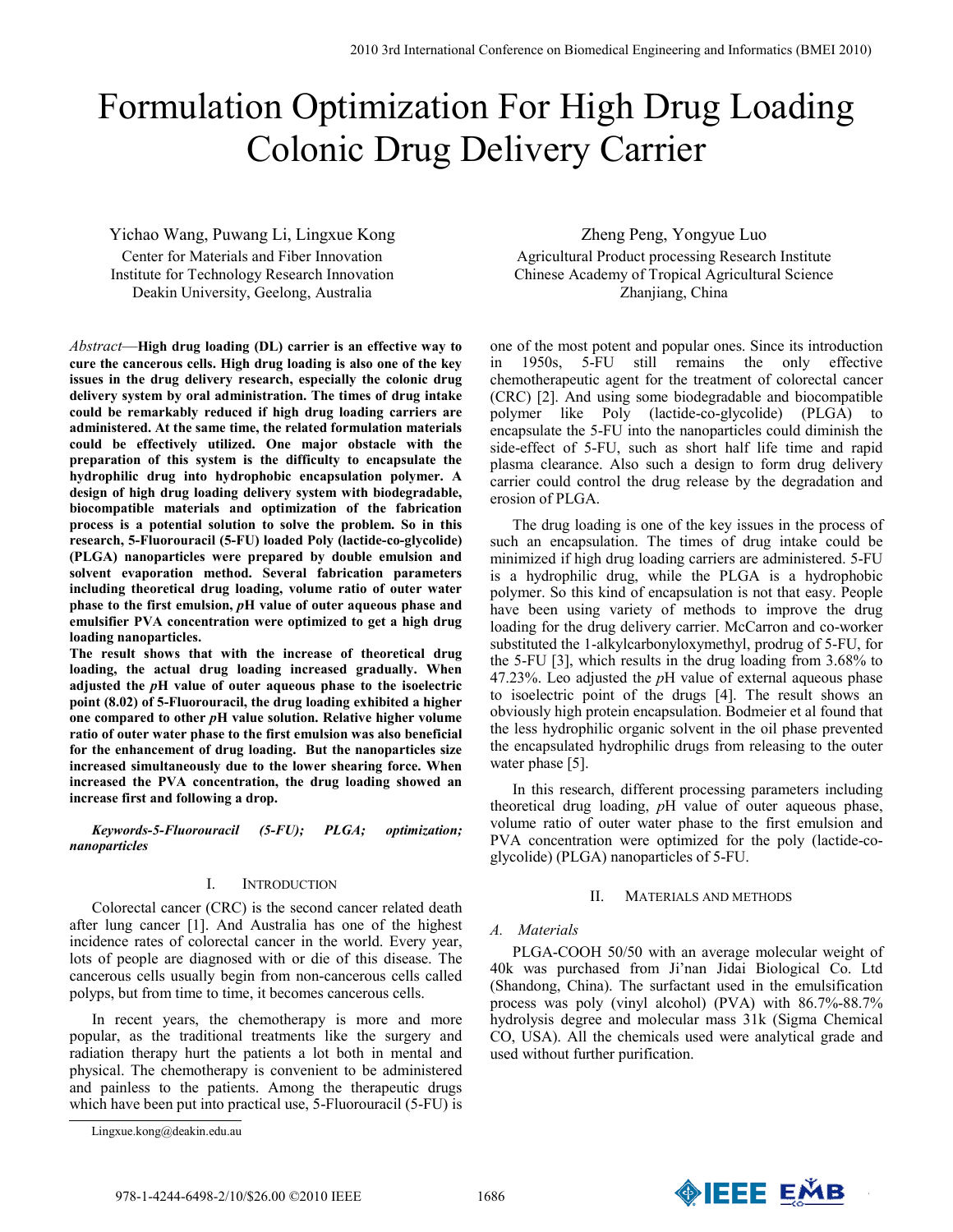#### *B. Preparation of PLGA nanoparticles*

 The PLGA nanoparticles loaded with 5-FU were prepared by a modified  $W_1/O/W_2$  multiple emulsion and solvent evaporation technique (Figure 1) as per previous published paper [6]. Briefly, 100 mg of PLGA was dissolved in 6 ml methylene chloride (DCM). 5-FU was dissolved into a water solution which was adjusted concentration to certain value. Into the organic phase (O), certain amount of aqueous drug solution  $(W_1)$  was emulsified using probe sonicator for 2 minutes with a  $30\%$  of amplitude to form  $W<sub>1</sub>/O$  emulsion. The primary emulsion was injected into an aqueous phase containing Poly (vinyl alcohol) (PVA) (external phase,  $W_2$ ) and sonicated for 1 minutes. The resulting  $W_1/O/W_2$  emulsion was stirred with a magnetic stirrer for 5 hours to allow the solvent evaporation and particle hardening. The nanoparticles were then separated by ultra-centrifugation at 12k rpm for 20 minutes and washed with distilled water for three times, in order to remove the 5-FU on the surface of particles and the excess of surfactant. The washing solution was eliminated by a further centrifugation. The solvent evaporation can also be conducted by rotary evaporator at a reduced pressure. Finally, the nanoparticles were collected from a freeze-drier and preserved in a desiccator until the time of evaluation.

#### *C. Drug loading(DL) and encapsulation efficiency(EE) of PLGA nanoparticles*

To determine the 5-FU amount entrapped in the PLGA nanoparticles, indirect method was carried out to test the content of the drug in the nanoparticles by measuring the drugs that were not encapsulated. The prepared nanoparticle solution was centrifuged at 12k rpm for 15 minutes. Then the supernatant was collected and tested by ultraviolet-visible (UV) spectrometer at a wavelength of 265 nm. The DL and EE be calculated in the following equations:

$$
Drug loading (DL)/\% = (A-B)/C*100
$$
 (1)

Encapsulation efficiency  $(EE)/\% = (A-B)/A*100$  (2)

A: total drugs

B: drug in supernatant

C: weight of nanoparticles

#### III. RESULTS AND DISCUSSION

#### *A. Effect of theoretical drug loading of 5-FU*

In order to encapsulate large amount of drugs into the nanoparticles and figure out how the theoretical drug loading affects the actual drug loading of the nanoparticles, four theoretical drug loading amounts 5%, 10%, 15% and 20% (w/w) were selected. From the table I, as the increase of theoretical drug loading, actual drug loading ranges from 2.4% to 6.8%. However, the corresponding drug encapsulation efficiency decreases from 27.58% to 17.13%. The reason for that is the stability of first emulsion was reduced when initial drug feeding increased. So if small amount of drugs were feeded in the fabrication process, the drug loading would be higher. But in this case, the encapsulation efficiency is a little low. The patients who take the drugs have to increase the times

and frequency of drug administration, in order to keep enough drug concentration in the body. If high amount of drugs are feeded in the preparation, lot of drugs could not be encapsulated in and result in the loss of expensive drugs. So the compromise scheme should be retrieved. That is to get a relative high drug loading and decrease the manufacturing cost. 10% of the initial drug feeding seems to be the optimal formulation, as it keeps a balance of relative high drug loading and encapsulation efficiency. So in the following preparation, the 10% theoretical drug loading was used as the starting parameter.

TABLE I. EFFECT OF THEORETICAL DRUG LOADING ON THE PROPERTY OF THE PRODUCTS

| TRL <sup>a</sup> | Size (nm) | PDI (poly-<br>dispersity) | DL(%) | EE $(%$ |
|------------------|-----------|---------------------------|-------|---------|
| $5\%$            | 189.2     | 0.190                     | 2.4   | 27.58   |
| 10%              | 205.4     | 0.153                     | 4.9   | 25.80   |
| 15%              | 214.5     | 0.124                     | 6.3   | 19.20   |
| 20%              | 233.6     | 0.165                     | 6.8   | 17.13   |

a. Theoretical drug loading

#### *B. Volume ratio of the outer water phase to first emulsion on the drug loading*

In the  $W_1/O/W_2$  fabrication process, first emulsion is the dispersing phase; while the outer water phase is the continuous phase. For the double emulsion preparation method, the outer water phase is used for hardening the nanoparticles and promoting the organic solvent to be evaporated. In this research, we used the DCM as the organic solvent, as it has the properties of polarity, less toxicity and low boiling point. And



Figure 1. Volume ratio of the outer water phase to first emulsion on drug loading and encapsulation efficiency

its solubility in water is 13 g/L at  $20^{\circ}$ C [7]. With the increase of this volume ratio, the actual drug loading increased and the surface of the nanoparticles prepared at a high volume ratio was much smoother compared to that prepared at a low ratio one. The reason is as follows, after the formation of the double emulsion, it has to be agitated for several hours in order to eliminate the organic solvent. If there is a small amount of outer water phase, the DCM could not be easily diffused and released out and then be dissolved into water. This results in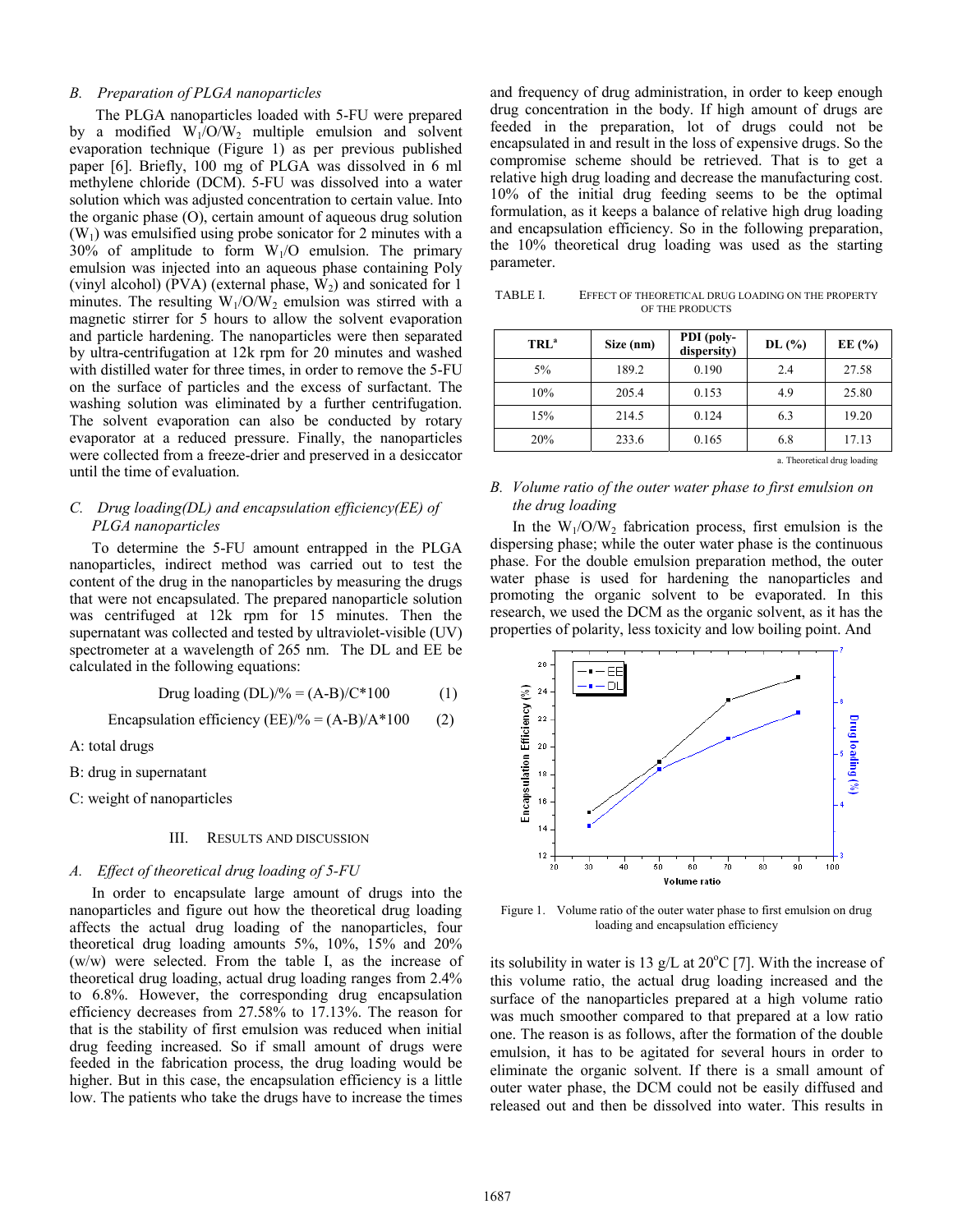particles forming a longer time, which the drugs in the first emulsion could travel to outer water phase due to its hydrophilic property. If the volume of outer water phase is higher, that could speed up the solidification time at high volume ratio of the outer water phase to first emulsion. At the same time, we found that the nanoparticles prepared by the high volume ratio have larger size than that of the low volume ratio one. The probe sonicator was performed when the first emulsion was emulsified into the second emulsion. The large outer water phase may decrease the sonication efficiency. So the increase in the particle size was probably attributed to reduction of the shearing force during the formation of second emulsion and the homogenization process.

TABLE II. EFFECT OF VOLUME RATIO ON THE PROPERTY OF THE PRODUCT

| Volume ratio | Particle size (nm) | <b>PDI</b> (polydispersity) |
|--------------|--------------------|-----------------------------|
| 30           | 185.1              | 0.109                       |
| 50           | 203.4              | 0.175                       |
| 70           | 229.5              | 0.171                       |
| 90           | 258.7              | 0.102                       |

#### *C. pH value of outer aqueous phase*

Normally the solubility of drug is *p*H dependent. And when a drug is dissolved into a solution whose *p*H adjusts to the drug's isoelectric point, fewer drugs would be dissolved into the solution [4]. For the 5-FU, the isoelectric point is 8.02. In order to compare the effect of *p*H in the outer aqueous phase, three different *p*H values 5.0, 8.02 and 10.0 were selected. From the figure 2, we could clearly see that the products prepared by 8.02 *p*H value of outer water phase exhibit a high drug loading. During the process of nano-fabrication, when we got the first emulsion and kept further emulsifying in the outer water phase, the drugs in the first emulsion could be easily released out due to its appetency to aqueous phase. By altering the outer aqueous phase *p*H value to the isoelectric point of



Figure 2. Influence of pH value on drug loading and encapsulation efficiency

drugs could obviously reduce the drug loss, as the drugs have the minimum soluble in that *p*H value solution.

#### *D. PVA concentration*

The PVA located between the oil phase and the water phase to stabilize the formed nano-emulsion and prevent the aggregation. The nanoparticles were formed with the help of PVA to stabilize the emulsion solvent and droplets formation. Different PVA concentrations were used in the sonication and homogenization process, in order to study the external aqueous phase on the nanoparticles properties. 0.2%, 0.6% and 1.2% (w/v) concentration PVA were selected to do the experiments.

The prepared nanoparticles with higher concentration PVA exhibited a slight higher particle size than the one with lower concentration. The larger particle size of nanoparicles with higher surfactant is probably due to the adsorption of surfactant to the particle surface. Although repeated washings were conducted, some of the adsorbed PVA were not washed away.

TABLE III. INFLUENCE OF PVA CONCENTRATION ON PARTICLE SIZE AND DRUG LOADING

| concentration <sup>a</sup> | Particle<br>size (nm) | PDI (poly-<br>dispersity) | DL(%) | EE $(\% )$ |
|----------------------------|-----------------------|---------------------------|-------|------------|
| $0.2\%$                    | 185                   | 0.163                     | 5.2   | 22.3       |
| $0.6\%$                    | 204                   | 0.110                     | 5.6   | 25.8       |
| $1.2\%$                    | 237                   | 0.145                     | 4.2   | 19.6       |

a. PVA concentration (w/v)

From the table III, when the PVA concentration increases to 1.2% (w/v), the drug loading dropped dramatically. This is probably ascribed to the residue PVA on the particle surface. Based on the equation 1, if the residue existed in the final product, the addition of the PVA weight was ignored, which result in the lower calculation of the drug loading.

#### **CONCLUSIONS**

In this research, 5-FU loaded PLGA nanoparticles were prepeared by the double emulsion and solvent evaporation method. Different processing parameters were optimized to get a high drug loading carrier. Results indicated that the particles prepared by high theoretical drug loading got a high actual drug loading, while the corresponding encapsulation efficiency was a little low. Adjusting *p*H of the outer water phase to the isoelectric point of the drug and high volume ratio of outer water phase to first emulsion could enhance the drug loading. Proper amount of PVA concentration was beneficial to increase the drug loading.

#### ACKNOWLEDGEMENTS

The work is partially supported by Chinese Central Government 948 research program (2010-S8) via the Agricultural Product Processing Research Institute at Chinese Academy of Tropical Agricultural Sciences.

#### **REFERENCE**

- [1] Lamprecht, A., Yamamoto, H., Takeuchi, H. & Kawashima, Y. (2003) Microsphere design for the colonic delivery of 5-fluorouracil. Journal of Controlled Release, 90, 313-322.
- [2] Lin, F. H., Lee, Y. H., Jian, C. H., Wong, J. M., Shieh, M. J. & Wang, C. Y. (2002) A study of purified montmorillonite intercalated with 5 fluorouracil as drug carrier. Biomaterials, 23**,** 1981-1987.